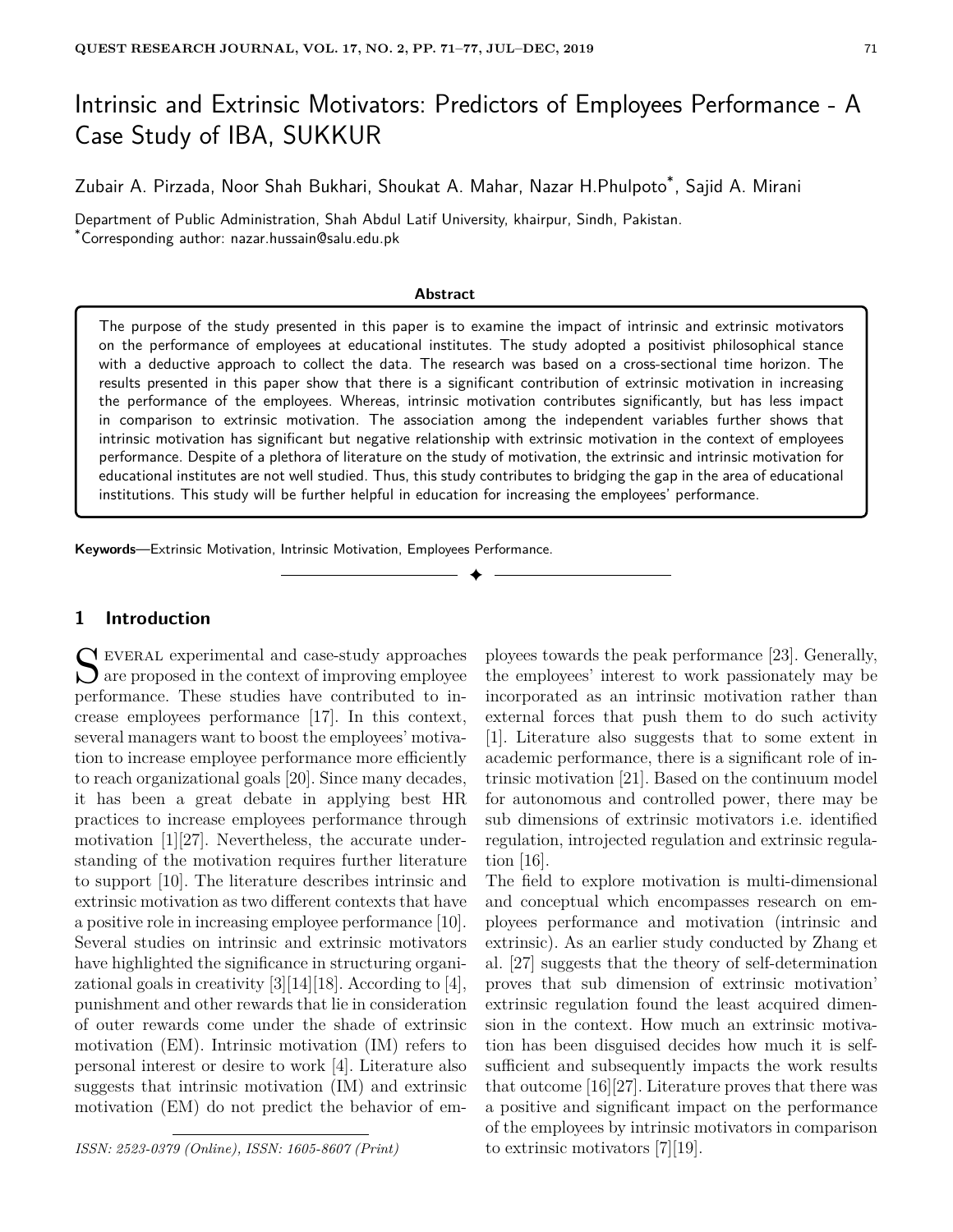Several studies suggest that employees performance can be boosted through rewards, incentives, and bonuses via extrinsic motivation approach. The reason behind approach is that most people argue that incentives are the basic driving force to perform a task [5]. Another study found that in the pursuance of extrinsic motivation as the basic parameter to get the desired task, there may be a punishment in return if the task is not performed [25]. In this regard, the organization should design the pay structure with market-competitive salaries to avoid hindrances [6]. Managers mostly believe that rewards and incentives are the most appropriate approach to get the best performance from employees to complete the tasks [8]. According to Cerasoli et al. [4], most of the time employees' do not perform perfectly and do not align themselves with the desired objectives of the organization. Therefore, when the personal and organizational goals do not match with each other, it fails to increase employee performance [4].

The purpose of the study presented in this paper is to investigate the impact of intrinsic and extrinsic motivation on the performance of employees. The relationship between intrinsic and extrinsic motivation in regard to employees' performance is also analyzed. The study provides the shreds of evidence to literature in the case-study approach from the Institute of Business Administration (IBA), Sukkur. The authors chose tthis institution due to its reputation to deliver quality education in internal Sindh. Human capital is the backbone of every organization. Several studies contributed to the field to determine the association of human capital with motivation to increase employee performance. Hence, in this regard, this study investigates the role of human capital in the progress of IBA, Sukkur.

Relevant literature demonstrates that motivation is the key source through which the employees performance can be boosted. It is now well-known that motivation is one of the major assests for an organization. Motivation can enhance employees' performance and can contribute to their well-being.

# **2 Theory & Hypothesis Development**

The impact of the motivators (extrinsic and intrinsic) on the employees' performance is becoming a hot research topic. In spite of several studies that have contributed to the area for motivating the employees to get higher performance, there is still a huge research margin as human beings are different according to their geographical areas. Studies suggest that motivation plays a crucial role in the development of a firm and may seek knowledge sharing behavior for personnel development [15].

Giger et al. [7] state that motivation can drive the responsiveness of the human desires to allocate the desired organizational goals. Several behavioral and social psychologists have contributed to the field who maintain that extrinsic motivation (EM) is the leading factor which can dig out and pump out the intrinsic motivation (IM) [7]. Another study [15] suggests that extrinsic and intrinsic motivations play an important role in achieving organizational goals and knowledge sharing behavior among employees. Many theories associated with motivation predicted that extrinsic motivation (EM) and intrinsic motivation (IM) influence human behavior significantly [2]. Some studies also suggest that ambitions, that are related and linked with extrinsic motivation (EM) and intrinsic motivation (IM), play a crucial role in organizational development [2]. The classic theory of reasoned action states that motivation is the foundation for changing the behavior of individuals and performances of individuals [12].

# **2.1 Extrinsic Motivation (EM)**

The employees' behavior changes when they are charged with separable outcomes [12]. According to the goal content theory, goals are encouraged when they are associated with extrinsic rewards and motivation [2]. Human behavior is complex and cannot be described only by the parameters of extrinsic and intrinsic motivation [27]. Extrinsic motivation (EM) kicks in when autonomous rewards get activated to charge them after the outcomes. When motivation is only centered on the payments, rewards, bonuses, prestige, development of the career or the factors that are linked to achieving the rewards are considered extrinsic motivation (EM) [13]. Some researches indicate that intrinsic motivation is associated with the well-being of human capital. Whereas, the extrinsic motivation has been found to possess negative impact on well-being [13].

A study related to the extrinsic motivation suggests that extrinsic motivation (EM) positively predicts human capital development for entrepreneurial intentions [2]. Another study finds that the space for intrinsic motivation can never be eliminated after the entrance of extrinsic motivation. Extrinsic and intrinsic motivation can be boosted at the workplace when they are supported by the workplace culture [18]. This leads to the development of the following hypothesis.

H1. *There is a positive and significant impact of intrinsic motivation on employees' performance.*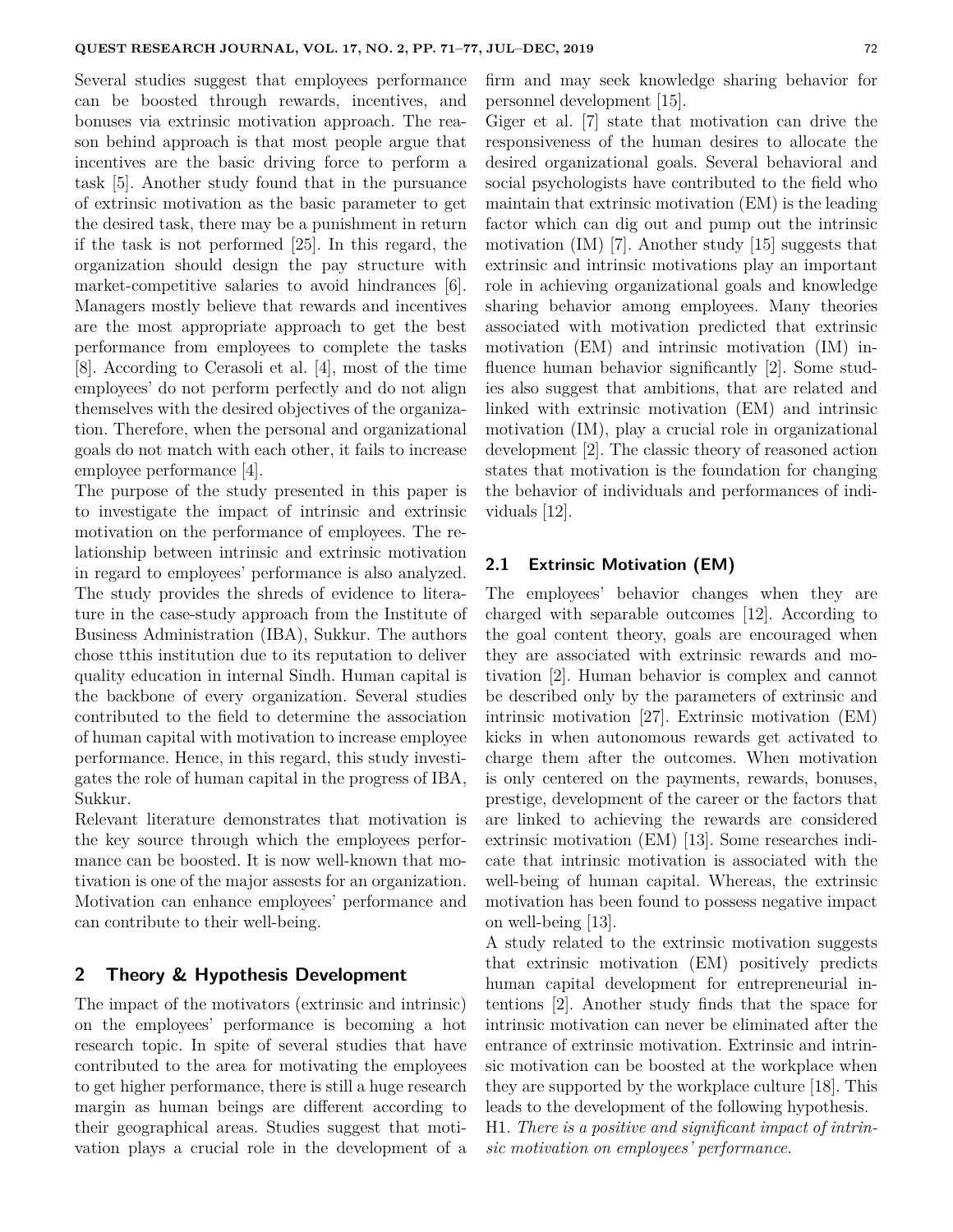## **2.2 Intrinsic Motivation (IM)**

The studies have shown that intrinsic motivation (IM) can be pumped out with the support of extrinsic motivation (EM) [18]. Intrinsic motivation (IM) can be both interesting and enjoyable leading to an increased desire to do work [19]. Intrinsic motivation comes from the inside of the individuals. The individuals who are curious about doing the things and interested in the points which lead them to learn and tackle the factitious shreds of evidence suggested by the environment [7][18]. Moreover, Ryan et al. [18] stated that intrinsic motivation (IM) can be defined as individuals do any task for their satisfaction rather than any external forces.

A study found that intrinsic motivation (IM) is the main driving factor for an individual's intentions towards constituency efforts to vote [7]. Another study conducted by the academicians from Hong Kong investigated that enhancing the interest and desire to do work in individuals can promote in-depth knowledge sharing behavior among the employees' attitude [12].

Another study [1] was carried out on the investigation of the motivators (intrinsic and extrinsic) on Pakistani professionals' performance. The study adopted quantitative techniques to analyze the data obtained from 181 doctors and 135 academicians. The research examines the significant positive association related to work-related performance among Pakistani profession-

als. Following hypothesis can be formulated.

H2: *There is a positive and significant impact of extrinsic motivation on employees performance.*

## **2.3 Intrinsic Motivation & Extrinsic Motivation**

The concept that extrinsic and intrinsic motivation are conflicting has been common since these inspirational terms started to emerge [9]. Extrinsic motivation has significant impact on the performance of employees [22]. In this context, intrinsic motivation plays a vital role in uplifting the employee's performance [14][27]. Therefore, our study investigates the association between intrinsic and extrinsic motivation in the context of employees' performance. That is why the third hypothesis can be developed as:

H3: *There is no significant and positive link between intrinsic and extrinsic motivation in the context of employees' performance.*

# **3 Research Methodology**

This section discusses the methodology of carrying out this research.



Fig. 1: Conceptual model of intrinsic & extrinsic motivation

# **3.1 Philosophical Approach**

The research applied the etic and positivist approach. This is the reason why data was gathered through a survey questionnaire. As this study is about the investigation of extrinsic and intrinsic motivation on employee performance, a quantitative approach was adopted.

#### **3.2 Data Collection, Sampling and Procedure**

The study gathered both primary and secondary data. Primary data was collected through the questionnaire, whereas secondary data was gathered through peerreviewed journal articles, books, authentic blogs, etc. The questionnaire is designed to test the hypotheses.

The questionnaire contains two parts. The first part contains the 5-point Lickert scale through which the primary data can be conducted. The options include strongly disagree (1), disagree (2), undecided (3), agree (4), strongly agree (5). There were 8 questions each related to intrinsic and extrinsic motivation as used in [24] in their research and Employee performance questionnaire were four developed by [26].The second part comprised of demographic questions including age, gender, marital status, experience, and qualification.

The study adopted a convenient sampling method to conduct the survey and gather information through the questionnaire. 120 questionnaires were distributed among the participants out of which 90 were answered. The research sample size as suggested in [11] was used.

#### **3.3 Statistical Analysis**

The data was encoded using the Statistical Package for Social Sciences (SPSS) version 25.0. SPSS v25. SPSS was further used to analyze the data. Through this software, descriptive statistics, factor reduction, regression analysis, reliability statistics (Cron Bach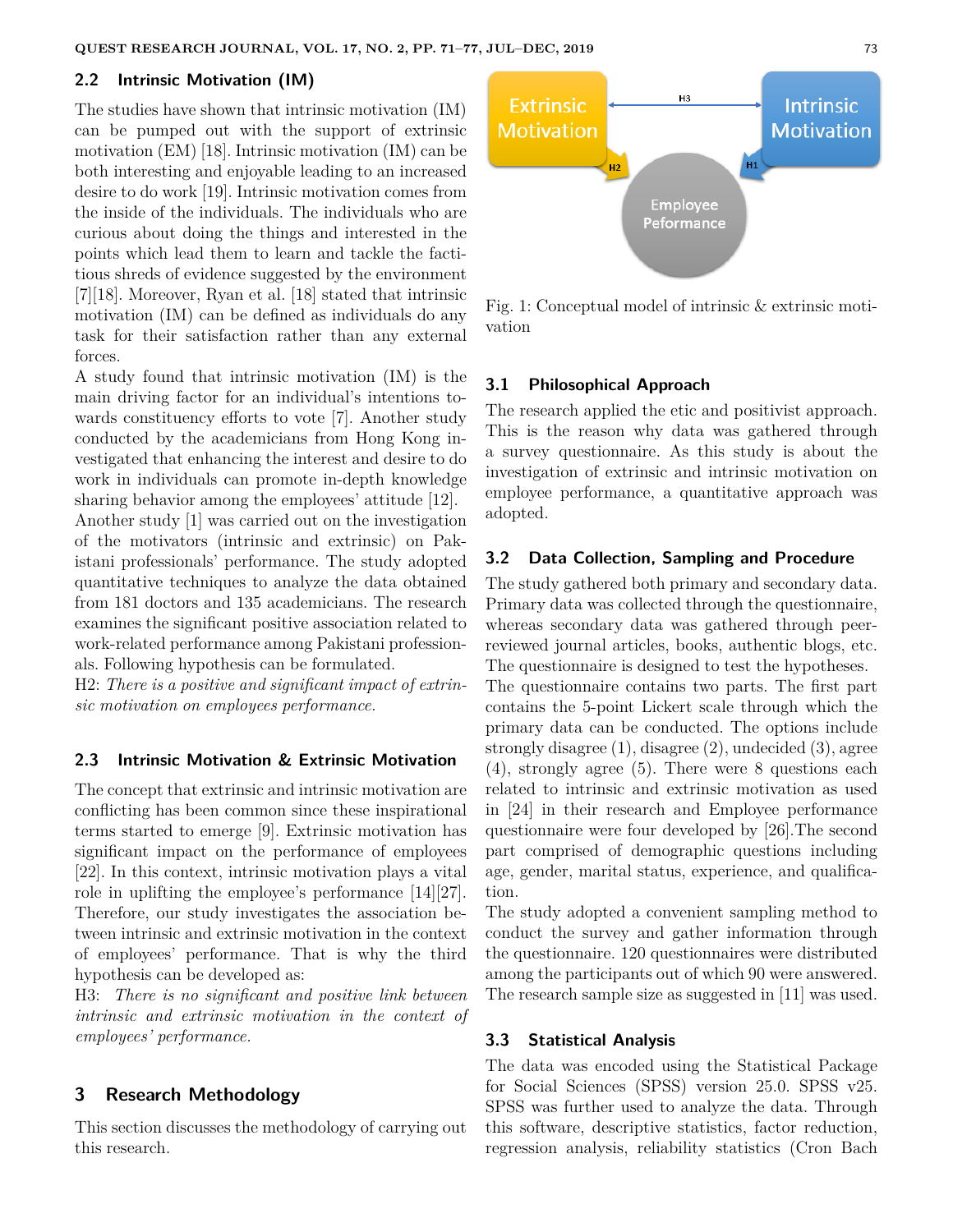Alpha), Pearson correlation techniques were applied to test the data.

## **4 Measures**

#### **4.1 Demographic Profile of Respondents**

Table 1 shows the respondents' age. In this data, 5.6% of respondents aged below 25 years, 12.2% aged below 30 years, 65.6% aged below 35 years, and 16.7% aged above 35 years. The gender statistics of respondents also show that 84.4% of the total population comprised males, and 15.6% comprised females. The table also shows the experience possessed by the respondents. 21.1% of the respondents have less than 5 years of experience, 67.8% of the population fall in the category of having more than 5 years of experience, and 11.1% of respondents have more than 10 years of experience. 4.4% of the respondents have Bachelor degree (16 years education), 76.7% had MS/MPhil degree, and 18.9% had PhD degree.

# **4.2 Reliability**

The Cronbach's Alpha technique was used to check the reliability of the data. The outcome of applying this technique shows a satisfactory reliability level of 0.837. Table 2 shows the selected parameters.

#### **4.3 Fitness Quality**

The model summary, as shown in Table 3, explains the variation among the variables from which item of interest shows the adjusted R-Square value of 0.705. This suggests that extrinsic and intrinsic motivation contributes 70.5% of the variation in the employees' performance.

# **4.4 Analysis of Variance**

Analysis of variance, referred to as ANOVA, is widely adopted for model fitting. It is suggested that if the significance value is less than 0.05, it indicates that the independent variables have a significant impact on the dependent variables. The ANOVA models is shown in Table 4. The table shows the significant value of 0.000 which suggests that the independent variables significantly influencing the dependent variables.

#### **4.5 Regression**

Table 5 of regression coefficient results shows the individual contribution of the independent variables. The intrinsic motivation positively affects the employees' performance. Standardized *beta* =  $0.242(p < 0.01)$ suggests that intrinsic motivation helps to boost the employees' performance by 24.2%. On the other hand, the major portion is occupied by extrinsic motivation which positively predicts the employees' performance with the Beta value of  $0.954(p < 0.01)$ , which suggests that those who exhibits the extrinsic motivation in their prior duties towards their employees will have a higher performance up to 95.4%.

## **4.6 Pearson Correlation Analysis**

Table 6 shows the results of bivariate correlation based on the Pearson Correlation analysis. The results show that intrinsic motivation has a significant but negative relationship with employee performance,  $r(90) = -0.288, p < 0.05$ . Whereas, extrinsic motivation shows a positive and significant link to employee performance,  $r(90) = 0.819, p < 0.05$ . Lastly, the results suggest that intrinsic motivation has a negative but significant relationship with extrinsic motivation in the context of employees performance,  $r(90) = -0.556, p < 0.05$ .

Conclusively, the above results explain that there is a positive and significant relationship between extrinsic nmotivation and employees' performance. Whereas, intrinsic motivation contributed significantly but negatively in the employee's performance. In an assessment of the relationship among the independent variables, the intrinsic motivation showed a negative but significant relationship with extrinsic motivation in context to employees' performance.

# **5 Conclusion and Recommendations**

The study aimed to investigate the effect of intrinsic motivators and extrinsic motivators on employees' performance at the educational institute (IBA, Sukkur). The sample size comprised 90 employees from the institute. The findings show that extrinsic motivation is the most favorable practice at the institute because of the interest of employees. Whereas, the intrinsic motivation can be further derived right after the extrinsic motivation is triggered. In this context, the hypotheses of this study are summarized in Table 7.

Table 7 explains the hypotheses of the study. Hypothesis No. 1 states that "There is a positive and significant impact of intrinsic motivation on employees performance", which is supported by the results. This suggests that the activities done by IBA, Sukkur i.e., workload, appreciation, feedback from competency, and the role of management work adequately for their employees. Whereas, Hypothesis No. 2 states that "There is a positive and significant impact of extrinsic motivation on employees performance", which is also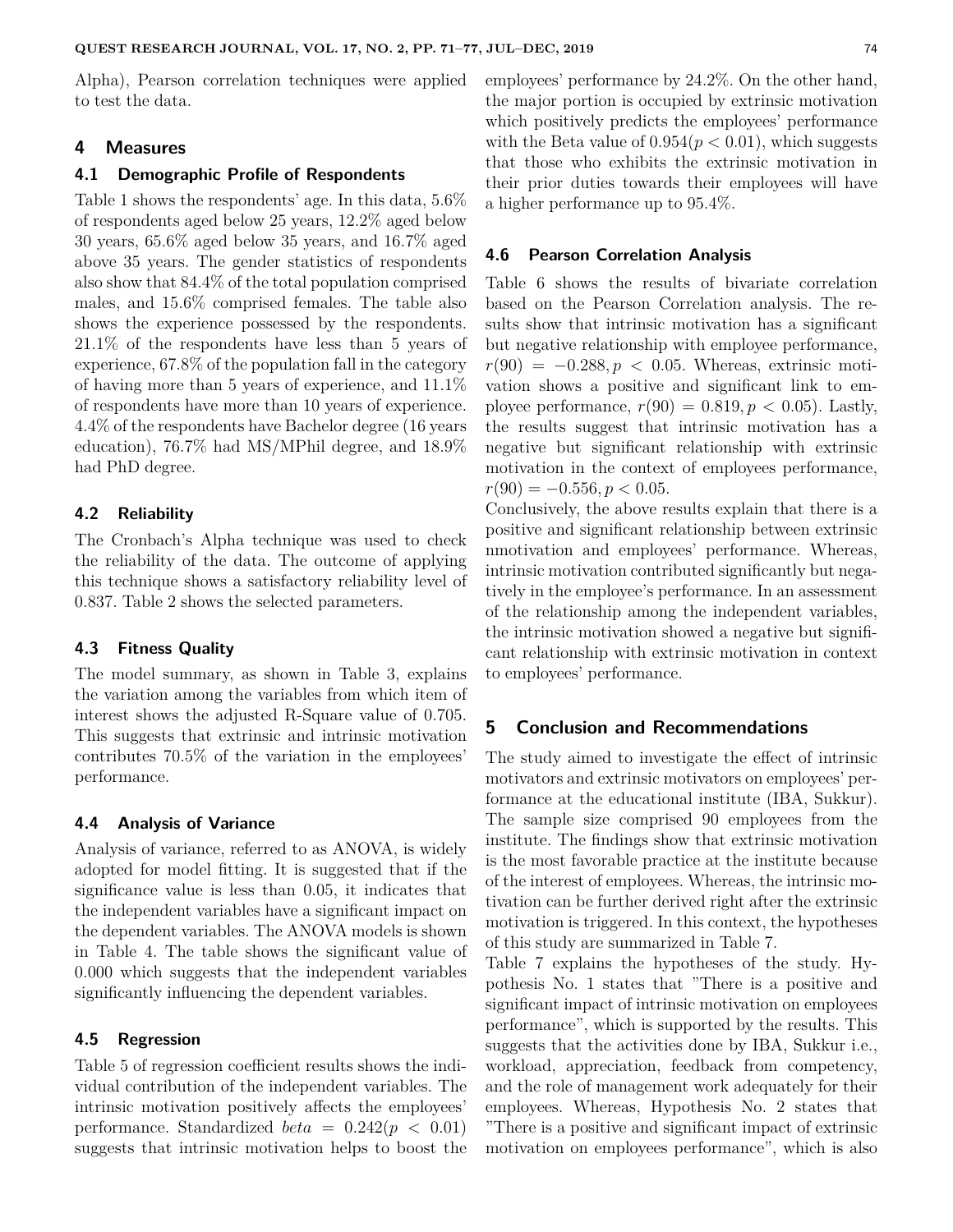| $\overline{\mathbf{Name}}$ | Option                    | <b>Number</b>   | Percentage       | Total            |
|----------------------------|---------------------------|-----------------|------------------|------------------|
|                            |                           | Age             |                  |                  |
|                            | Less than                 | 5               | 5.6              | 5.6              |
|                            | $25$ years                |                 |                  |                  |
|                            | Less than                 | 11              | 12.2             | 12.2             |
|                            | 30 years                  |                 |                  |                  |
|                            | Less than                 | 59              | 65.6             | 65.6             |
|                            | 35 Years                  |                 |                  |                  |
|                            | More than                 | 15              | 16.7             | 16.7             |
|                            | 35 Years                  |                 |                  |                  |
|                            | Total                     | $\overline{90}$ | $\overline{100}$ | <b>100</b>       |
|                            |                           | Gender          |                  |                  |
|                            | Male                      | 76              | 84.4             | 84.4             |
|                            | Female                    | 14              | 15.6             | 15.6             |
|                            | <b>Total</b>              | 90              | 100              | 100              |
|                            |                           | Experience      |                  |                  |
|                            | Less than                 | 19              | 21.1             | 21.1             |
|                            | 5 years                   |                 |                  |                  |
|                            | More than                 | 61              | 67.8             | 67.8             |
|                            | 5 Years                   |                 |                  |                  |
|                            | More than                 | 10              | 11.1             | 11.1             |
|                            | 10 Years                  |                 |                  |                  |
|                            | Total                     | $\overline{90}$ | $\overline{100}$ | $\overline{100}$ |
|                            |                           | Qualification   |                  |                  |
|                            | Bachelors/16              | $\overline{4}$  | 4.4              | 4.4              |
|                            | Years Education           |                 |                  |                  |
|                            | MS/MPhil                  | 69              | 76.7             | 76.7             |
|                            | $\overline{\mathrm{PhD}}$ | 17              | 18.9             | 18.9             |
|                            | Total                     | $\overline{90}$ | 100              | 100              |

TABLE 1: Demographic profile of respondents

| Parameter        | Value |
|------------------|-------|
| Cronbach's Alpha | 0.837 |
| $N$ of items     |       |

TABLE 2: Reliability parameters

| Parameter              | <b>Values</b> |
|------------------------|---------------|
| Model                  |               |
| $R^\ast$               | 0.844         |
| R-Square               | 0.712         |
| Adjusted R-Square      | 0.705         |
| Std. Error of Estimate | 0.54283348    |

TABLE 3: Fitness parameters and their values. \*Predictors: (constant), extrinsic and intrinsic motivation

supported by the results shown by the table of regression. This hypothesis reflects the employees' satisfaction towards the perk, bonuses, salaries, enough recognition in financial perks, and job security. Finally, the last hypothesis states that "There is no any significant and positive link between intrinsic and extrinsic motivation in context to employees performance". The results don't support this statement completely because the results suggest the significant association among extrinsic and intrinsic motivation but negatively; that is why this hypothesis was not rejected completely but was supported partially.

#### **5.1 Recommendations**

Every educational institute focuses on the employees' performance to meet their criteria to provide quality services. In this context, the prior study focused on the educational institute to add a new contribution to the research area. It is suggested that if institutions will add extrinsic motivation in their consideration, their employees will perform well. Extrinsic motivation will foster the employees' interest to perform well. It will also be a healthy activity for institutions.

## **References**

- [1] Amna Yousaf, Huadong Yang, K. S.,"Effects of intrinsic and extrinsic motivation on task and contextual performance of Pakistani professionals The mediating role of commitment foci.". Journal of Managerial Psychology, Vol. 30, No. 2, pp. 133–150, 2014.
- [2] Arshad, M., Farooq, O., & Farooq, M., "The effect of intrinsic and extrinsic factors on entrepreneurial intentions: The moderating role of collectivist orientation", Management Decision, Vol. 57, No. 3, pp. 649–668, 2019.
- [3] Byron Kris, S. K., "Rewards and creative performance: a meta-analytic test of theoretically derived hypotheses", Psychological Bulletin, Vol. 138, No. 4, pp. 809, 2012.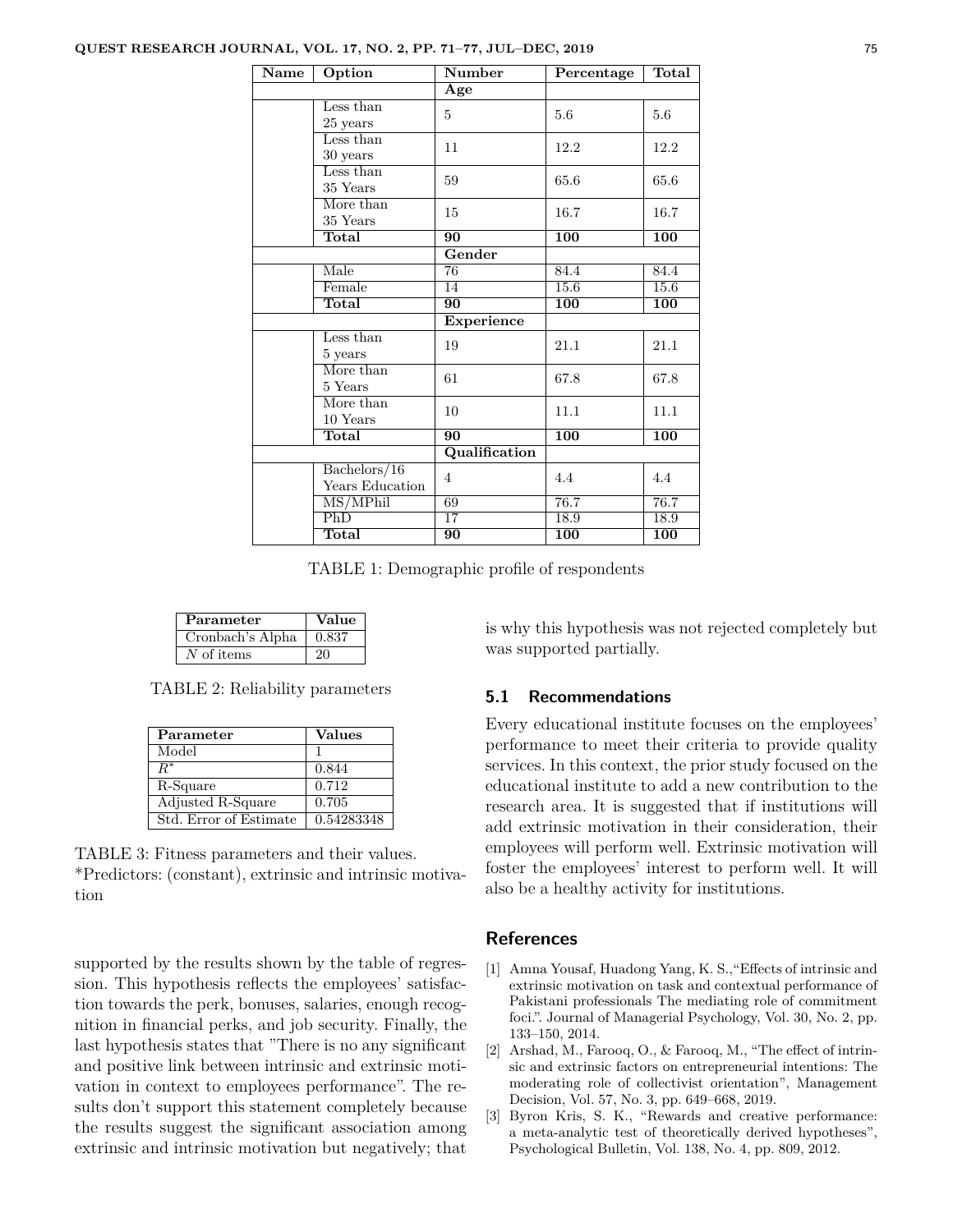#### **QUEST RESEARCH JOURNAL, VOL. 17, NO. 2, PP. 71–77, JUL–DEC, 2019** 76

| Model          | Sum of<br><b>Squares</b> | Df | Mean<br>Square | F       | Sig.  |
|----------------|--------------------------|----|----------------|---------|-------|
| Regression     | 63.364                   |    | 31.682         | 107.517 | 0.000 |
| Residual       | 25.636                   | 87 | 0.295          |         |       |
| $_{\rm Total}$ | 89                       | 89 |                |         |       |

#### TABLE 4: ANOVA model

| $Coefficients*$                           |                                    |                   |                              |        |       |  |
|-------------------------------------------|------------------------------------|-------------------|------------------------------|--------|-------|--|
| Model                                     | <b>Unstandardized Coefficients</b> |                   | Standardized<br>Coefficients | t.     | Sig.  |  |
|                                           |                                    | <b>Std. Error</b> |                              |        |       |  |
| Constant)                                 | $-4.01E-17$                        | 0.057             |                              |        |       |  |
| Intrinsic Motivation                      | 0.242                              | 0.069             | 0.242                        | 3.503  | 0.001 |  |
| <b>Extrinsic Motivation</b>               | 0.954                              | 0.069             | 0.954                        | 13.784 |       |  |
| *Dependent Variable: Employee Performance |                                    |                   |                              |        |       |  |

| TABLE 5: Individual contribution of the independent variable |  |
|--------------------------------------------------------------|--|
|--------------------------------------------------------------|--|

| Correlations                                                 |                          |                  |            |                 |  |
|--------------------------------------------------------------|--------------------------|------------------|------------|-----------------|--|
|                                                              |                          | <b>Intrinsic</b> | Extrinsic  | <b>Employee</b> |  |
|                                                              |                          | Motivation       | Motivation | Performance     |  |
| <b>Intrinsic</b>                                             | Pearson                  | 1                |            |                 |  |
| Motivation                                                   | Correlation              |                  |            |                 |  |
|                                                              | Sig.                     |                  |            |                 |  |
|                                                              | $(2\tt - \text{tailed})$ |                  |            |                 |  |
| Extrinsic                                                    | Pearson                  | $-0.556**$       |            |                 |  |
| Motivation                                                   | Correlation              |                  |            |                 |  |
|                                                              | Sig.                     | $\Omega$         |            |                 |  |
|                                                              | $(2\tt - \text{tailed})$ |                  |            |                 |  |
| <b>Employee</b>                                              | Pearson                  | $-0.288**$       | $0.819**$  |                 |  |
| Performance                                                  | Correlation              |                  |            |                 |  |
|                                                              | Sig.                     | 0.006            | $\Omega$   |                 |  |
|                                                              | $(2\tt - \text{tailed})$ |                  |            |                 |  |
| **. Correlation is significant at the 0.01 level (2-tailed). |                          |                  |            |                 |  |

|  | TABLE 6: Pearson correlation analysis |  |
|--|---------------------------------------|--|
|  |                                       |  |

| SNO.        | <b>Hypotheses</b>                                 | <b>Failed to Reject</b> | Rejected           |
|-------------|---------------------------------------------------|-------------------------|--------------------|
| Η1          | There is a positive and significant impact of     |                         |                    |
|             | intrinsic motivation on employees' performance.   |                         |                    |
| $_{\rm H2}$ | There is a positive and significant impact of     |                         |                    |
|             | extrinsic motivation on employees' performance.   |                         |                    |
|             | There is no significant and positive link between |                         |                    |
| $_{\rm H0}$ | intrinsic and extrinsic motivation in context to  |                         | Partially Rejected |
|             | employees' performance.                           |                         |                    |

TABLE 7: Hypothesis of the study

- [4] Cerasoli, C. P., Nicklin, J. M., & Ford, M. T, "Intrinsic motivation and extrinsic incentives jointly predict performance: A 40-year meta-analysis", Psychological Bulletin, Vol. 140, No. 4, pp. 980–1008, 2014.
- [5] Cesário, F., & Chambel, M. J., "Linking Organizational Commitment and Work Engagement to Employee Performance", Knowledge and Process Management, Vol. 24, No. 2, pp. 152–158, 2017.
- [6] Chi, W., Liao, H., Wang, L., Zhao, R., & Ye, Q., "Incentives to move up: Effects of pay gaps between levels on employee performance", Human Resource Management Journal, Vol. 29, No. 2, pp. 238–253, 2019.
- [7] Giger, N., Lanz, S., & de Vries, C., "The motivational basis of constituency work: howintrinsic and extrinsic motivations

interact", Political Science Research and Methods, pp. 1–16, 2019.

- [8] Grant, A. M., Shin, J., "Work Motivation: Directing, Energizing, and Maintaining Effort (and Research)", In The Oxford Handbook of Human Motivation, 2012.
- [9] Hayamizu, T.,"Between intrinsic and extrinsic motivation: Examination of reasons for academic study based on the theory of internalization", Japanese Psychological Research, Vol. 39, No. 2, pp. 98–108, 1997.
- [10] Kanfer Ruth, Gilad Chen, R. D. P., "Work motivation: past, present and future. Routledge", 2008.
- [11] Krejcie, M.,"Determining Sample Size for Research Activities", Educational and Psychological Measurement, Vol. 30, pp. 607–610, 1970.